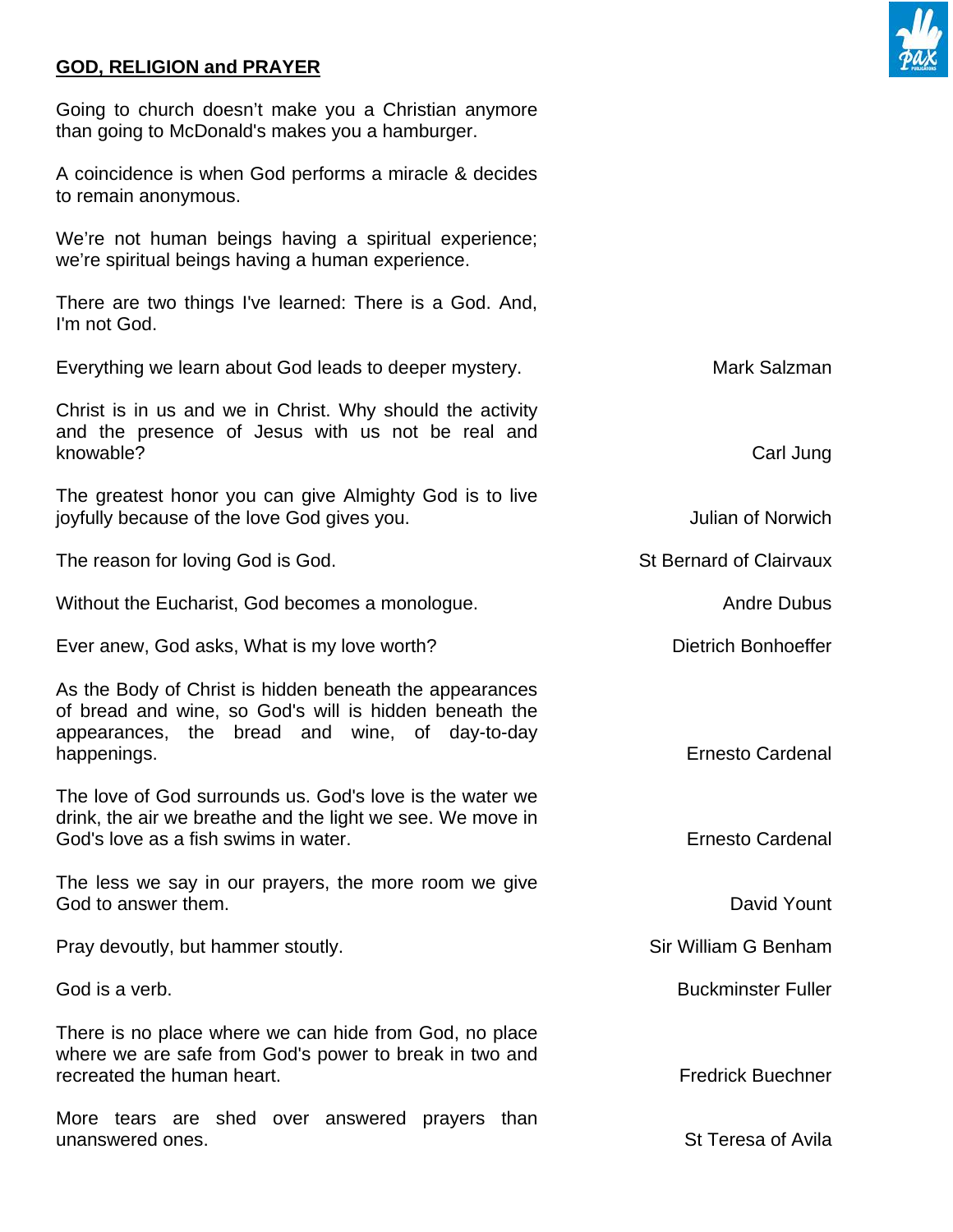If the only prayer you say in your life is *thank you,* that would suffice. The contract of the contract of the contract of the contract of the Meister Eckhart Although this work (of contemplation) is performed by the Lord, and we can do nothing to force God to grant us this favor, we can do a great deal to prepare ourselves. St Teresa of Avila The world is God's body. God draws it ever upwards. Pierre Teilhard de Chardin In order to understand the world, one has to turn away from it on occasion. The state of the state of the state of the state of the state of the state of the state of the state of the state of the state of the state of the state of the state of the state of the state of the st It is the nature of grace always to fill spaces that have been empty. Goether was a structured by the contract of the contract of the contract of the contract of the contract of the contract of the contract of the contract of the contract of the contract of the contract of the co In prayer, more is accomplished by listening than by talking. St Francis de Sales To pray is to be vulnerably open to God's unpredictable grace. **Patricia Loring** When one sits alone with a psalm, one is sitting *with and for* the countless others who are praying them now, who have prayed them for thousands of years. The manufacture of the Kathleen Norris Religion consists of God's question and our answer. Abraham Joshua Heschel I am in God's presence - what a joy! Let us be still. Anthony Bloom Human beings must be known to be loved, but divine things must be loved to be known. The same state of the state Pascal Blaise Pascal Once in a while you have to take a break and visit yourself. Audrey Giorgi and the state of the state of the state of the state of the state of the state of the state of the state of the state of the state of the state of the state of the state of the state of the state of People who take time to be alone usually have depth, originality, and quiet reserve. A contract the set of the set of the set of the set of the set of the set of the set of the set of the set of the set of the set of the set of the set of the set of the set of the set of the The best preacher is the heart; the best teacher is time; the best book is the world: the best friend is God. The example of the Hebrew Proverb The prayer of the monk is not perfect until he no longer recognizes himself or the fact that he is praying. St Anthony of Padua An Icon is not a likeness - it is a sign. Anthony Bloom and the state of the state of the Anthony Bloom The Bible will never be a living book to us until we are convinced that God is articulate in the universe. A W Tozer There is no extra time to pray. Prayer must be put where something else would be. Something else will have to go. Grace Adolphsen Brame

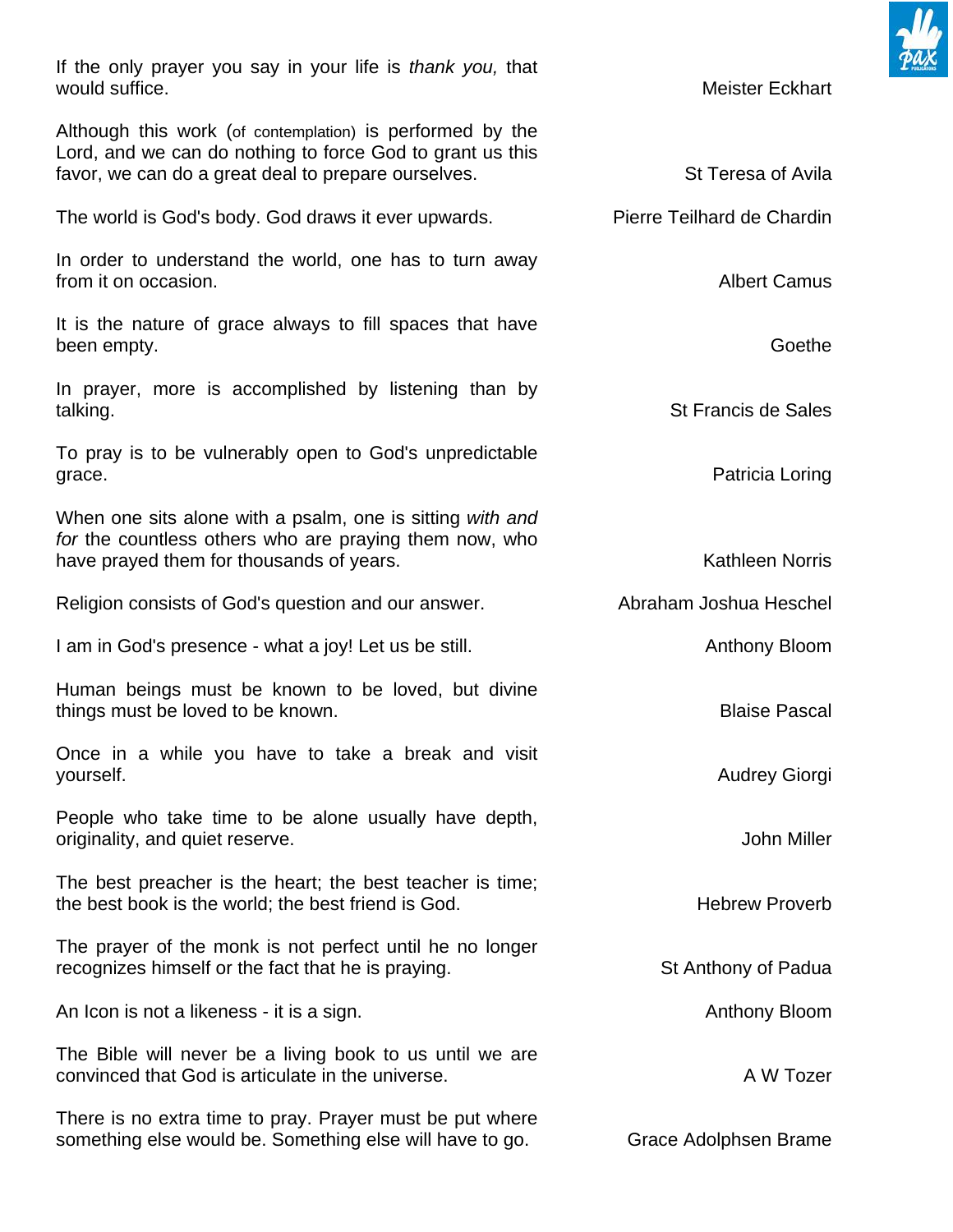

| The day when God is absent, when God is silent - that is<br>the beginning of prayer.                                                                           | Metropolitan Anthony of Sourozh |
|----------------------------------------------------------------------------------------------------------------------------------------------------------------|---------------------------------|
| A prayer makes sense only if it is lived.                                                                                                                      | Metropolitan Anthony of Sourozh |
| I believe in Christianity as I believe in the sun: not only<br>because I see it, but because by it I see everything else.                                      | C S Lewis                       |
| We are the wire; God is the current. Our only power is to<br>let the current pass through us.                                                                  | Carlo Carretto                  |
| To most, even good people, God is a belief. To saints,<br>God is an embrace.                                                                                   | <b>Francis Thompson</b>         |
| If you become holy, it is because God made you so. You<br>will not know it, anyway.                                                                            | Cardinal Basil Hume osb         |
| God is never sought in vain, even when God cannot be<br>found.                                                                                                 | <b>St Bernard of Clairvaux</b>  |
| The pursuit of truth especially joins us to God.                                                                                                               | <b>St Thomas Aquinas</b>        |
| To love God is something greater than to know God.                                                                                                             | <b>St Thomas Aquinas</b>        |
| Creation: good broken up into pieces and scattered<br>throughout evil.                                                                                         | Simone Weil                     |
| Hell is in heaven and heaven is in hell. But angels see<br>only the light and devils only the darkness.                                                        | Jacob Boehme                    |
| Just because something is tradition doesn't make it right.                                                                                                     | Anthony J D'Angelo              |
| Ask the gods nothing excessive.                                                                                                                                | Aeschylus                       |
| In some places, a 17-year-old girl needs a note for being<br>absent from school, but she does not need one to get an<br>abortion.                              | George Carlin                   |
| Do not do an immoral thing for moral reasons.                                                                                                                  | <b>Thomas Hardy</b>             |
| Death changes nothing. If we do not learn to enjoy God<br>now, we never will. If we do not learn to praise and thank<br>and rejoice in God now, we never will. | Dorothy Day                     |
| Aim above morality. Be not simply good; be good for<br>something.                                                                                              | Thoreau                         |
| It may be necessary temporarily to accept a lesser evil,<br>but one must never label a necessary evil as good.                                                 | Margaret Mead                   |
| The essence of immorality is the tendency to make an<br>exception of myself.                                                                                   | Jane Addams                     |